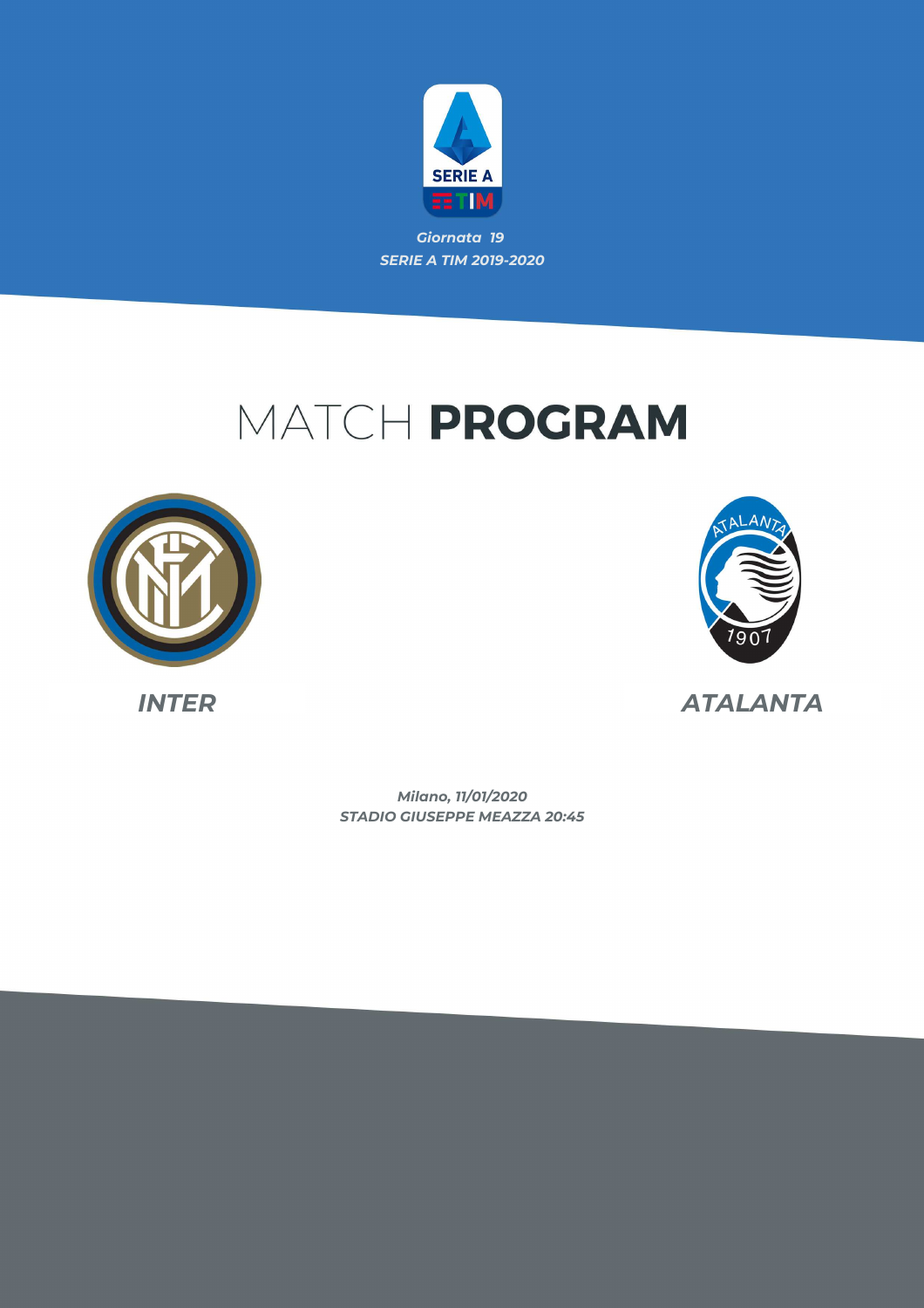



### **INTER vs ATALANTA** *STADIO GIUSEPPE MEAZZA 20:45 Milano, 11/01/2020*



### *RISULTATI STAGIONALI*

| <b>TOTALI</b>         | <b>PTI</b> | <b>GIOC</b> | <b>VINTE</b> | <b>NULLE</b>            | <b>PERSE</b> | GF | GS | <b>DIFF.RETI</b>            |
|-----------------------|------------|-------------|--------------|-------------------------|--------------|----|----|-----------------------------|
| <b>INTER</b>          | 45         | 18          | 14           | 3                       |              | 39 | 15 | $+24$                       |
| <b>ATALANTA</b>       | 34         | 18          | 10           | 4                       | 4            | 48 | 25 | $+23$                       |
| <b>CASA/TRASFERTA</b> | <b>PTI</b> | <b>GIOC</b> | <b>VINTE</b> | <b>NULLE</b>            | <b>PERSE</b> | GF | GS | <b>MEDIA</b><br><b>GOAL</b> |
| <b>INTER</b>          | 20         | 9           | 6            | $\overline{\mathbf{2}}$ |              | 77 | 6  | 7.9                         |
| <b>ATALANTA</b>       | 18         | 9           | 5            | 3.                      |              | 20 | 11 | 2.2                         |

### *ULTIMI PRECEDENTI*

| 2018-19 31^ G             | <b>INTER</b>                                                                                                                                         | <b>ATALANTA</b>              |         |
|---------------------------|------------------------------------------------------------------------------------------------------------------------------------------------------|------------------------------|---------|
| 07/04/2019                |                                                                                                                                                      |                              | $O-O$   |
| 2018-19 12 <sup>^</sup> G | <b>ATALANTA</b>                                                                                                                                      | <b>INTER</b>                 |         |
| 11/11/2018                | 9'(1°T) H. HATEBOER, 17'(2°T) G. MANCINI, 43'(2°T) B.<br>DJIMŚITI, 49'(2°T) A. GOMEZ                                                                 | 2'(2°T) M. ICARDI            | $4 - 1$ |
| 2017-18 32 <sup>^</sup> G | <b>ATALANTA</b>                                                                                                                                      | <b>INTER</b>                 |         |
| 14/04/2018                |                                                                                                                                                      |                              | $O-O$   |
| 2017-18 13 <sup>^</sup> G | <b>INTER</b>                                                                                                                                         | <b>ATALANTA</b>              |         |
| 19/11/2017                | $6'(2°T)$ M. ICARDI, 15'( $2°T$ ) M. ICARDI                                                                                                          |                              | $2 - 0$ |
| 2016-17 28 <sup>^</sup> G | <b>INTER</b>                                                                                                                                         | <b>ATALANTA</b>              |         |
| 12/03/2017                | 17'(1°T) M. ICARDI, 23'(1°T) M. ICARDI, 26'(1°T) M. ICARDI,<br>31'(1°T) E. BANEGA, 34'(1°T) E. BANEGA, 7'(2°T) R.<br>GAGLIARDINI, 23'(2°T) E. BANEGA | $42'(1^{\circ}T)$ R. FREULER | $7 - 7$ |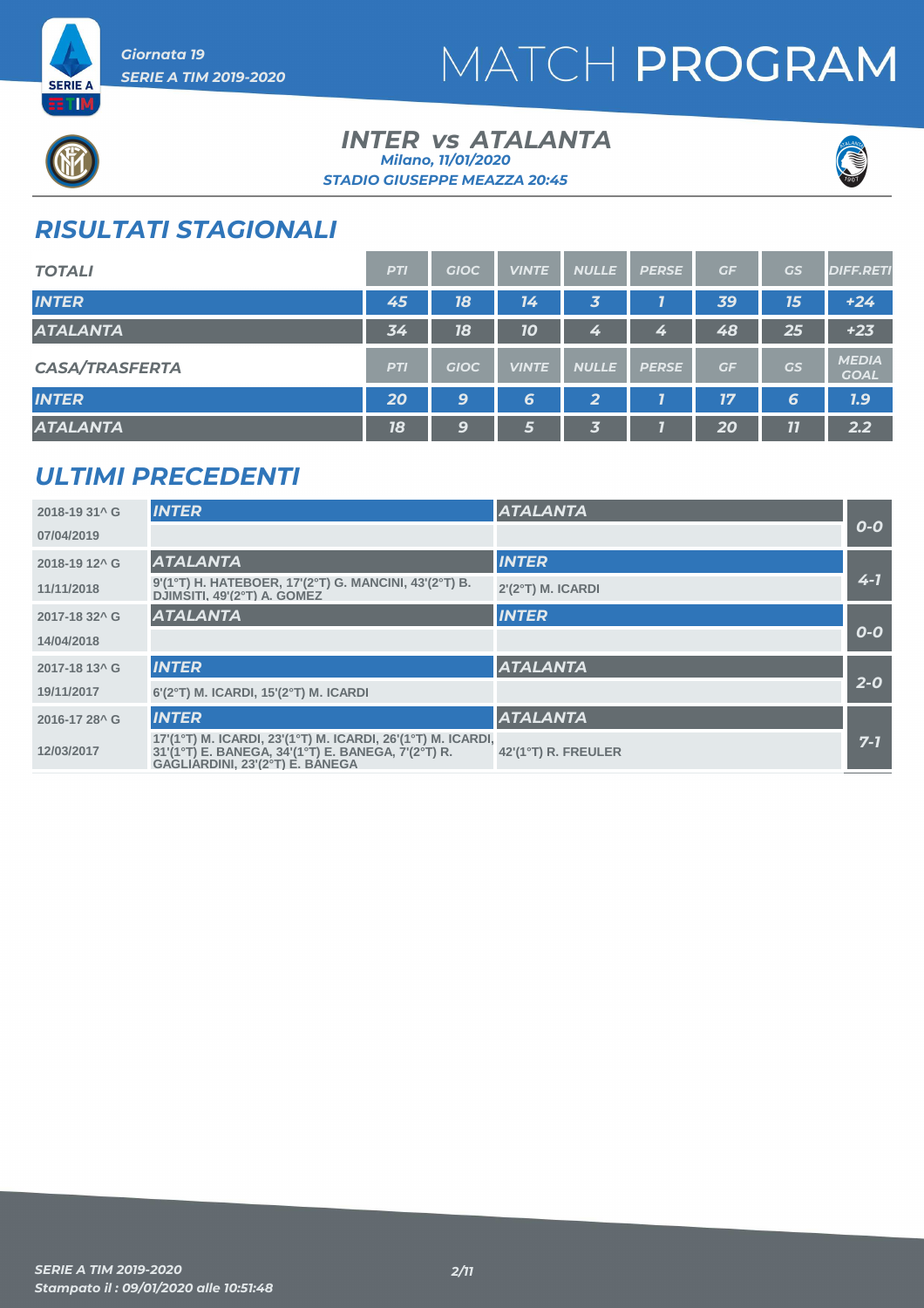



## *ROSA DELLE SQUADRE*

| <b>INTER</b>                  | <b>PRES. A</b>   | <b>GOL A</b>     | <b>GOL 2019-20</b> | <b>PRES. 2019-20</b> | MIN. 2019-20     |
|-------------------------------|------------------|------------------|--------------------|----------------------|------------------|
| <b>PORTIERI</b>               |                  |                  |                    |                      |                  |
| <b>1 SAMIR HANDANOVIC</b>     | 461              | 520              | 15                 | 18                   | 1726             |
| <b>27 DANIELE PADELLI</b>     | <b>112</b>       | <b>151</b>       | $\boldsymbol{O}$   | $\boldsymbol{O}$     | $\boldsymbol{O}$ |
| <b>38 GIACOMO POZZER</b>      | O                | 0                | O                  | O                    | 0                |
| <b>46 TOMMASO BERNI</b>       | 9                | 70               | $\boldsymbol{O}$   | $\boldsymbol{O}$     | $\boldsymbol{O}$ |
| <b>DIFENSORI</b>              |                  |                  |                    |                      |                  |
| 2 DIEGO GODIN                 | 77               | $\boldsymbol{o}$ | 0                  | 11                   | 739              |
| <b>6 STEFAN DE VRIJ</b>       | <b>139</b>       | 77               | $\overline{I}$     | 76                   | 1473             |
| <b>13 ANDREA RANOCCHIA</b>    | <b>198</b>       | 13               | 0                  | $\overline{2}$       | 188              |
| <b>21 FEDERICO DIMARCO</b>    | 28               | $\overline{I}$   | $\boldsymbol{O}$   | $\overline{2}$       | 21               |
| <b>31 LORENZO PIROLA</b>      | 0                | O                | 0                  | O                    | 0                |
| 33 DANILO D'AMBROSIO          | 203              | 74               | $\overline{1}$     | 77                   | 814              |
| <b>34 CRISTIANO BIRAGHI</b>   | 158              | 3                | $\boldsymbol{O}$   | 12                   | 920              |
| <b>37 MILAN SKRINIAR</b>      | <b>129</b>       | 4                | $\boldsymbol{O}$   | 18                   | 1726             |
| <b>95 ALESSANDRO BASTONI</b>  | 40               | $\overline{1}$   | O                  | 9                    | 799              |
| <b>CENTROCAMPISTI</b>         |                  |                  |                    |                      |                  |
| <b>5 ROBERTO GAGLIARDINI</b>  | 97               | 9                | $\overline{2}$     | 70                   | 722              |
| <b>8 MATIAS VECINO</b>        | 185              | 76               | $\overline{I}$     | 14                   | 959              |
| <b>12 STEFANO SENSI</b>       | 70               | 8                | 3                  | 9                    | 520              |
| <b>18 KWADWO ASAMOAH</b>      | 270              | 12               | $\boldsymbol{O}$   | 8                    | 682              |
| <b>19 VALENTINO LAZARO</b>    | 6                | 0                | $\boldsymbol{O}$   | 6                    | 334              |
| <b>20 BORJA VALERO</b>        | 235              | 17               | $\overline{I}$     | 6                    | 320              |
| 23 NICOLO' BARELLA            | 114              | 8                | $\mathbf{I}$       | 14                   | 974              |
| <b>32 LUCIEN AGOUME</b>       | $\mathbf{7}$     | $\boldsymbol{0}$ | $\boldsymbol{O}$   | $\mathbf{I}$         | 12               |
| <b>36 THOMAS SCHIRO'</b>      | O                | O                | $\boldsymbol{O}$   | O                    | 0                |
| 77 MARCELO BROZOVIC           | <b>150</b>       | 17               | $\overline{2}$     | 17                   | 1636             |
| <b>ATTACCANTI</b>             |                  |                  |                    |                      |                  |
| <b>7 ALEXIS SANCHEZ</b>       | 98               | 21               | $\mathbf{I}$       | 3                    | 76               |
| <b>9 ROMELU LUKAKU</b>        | 78               | 14               | 14                 | 78                   | 1605             |
| <b>10 LAUTARO MARTINEZ</b>    | 44               | 15               | 9                  | 17                   | 1289             |
| <b>16 MATTEO POLITANO</b>     | 142              | 25               | $\boldsymbol{O}$   | 70                   | 286              |
| <b>30 SEBASTIANO ESPOSITO</b> | 4                | 1                | $\overline{1}$     | 4                    | 136              |
| <b>39 EDOARDO VERGANI</b>     | $\boldsymbol{O}$ | $\boldsymbol{O}$ | $\boldsymbol{O}$   | $\boldsymbol{O}$     | $\boldsymbol{0}$ |
| <b>40 MATIAS FONSECA</b>      | $\boldsymbol{0}$ | 0                | 0                  | O                    | 0                |
| 87 ANTONIO CANDREVA           | 345              | 57               | $\overline{2}$     | 15                   | 981              |
| <b>STAFF TECNICO</b>          |                  |                  |                    |                      |                  |

**INTER vs ATALANTA** 

*STADIO GIUSEPPE MEAZZA 20:45 Milano, 11/01/2020*

*ANTONIO CONTE*

*Squalificato*

*Diffidato*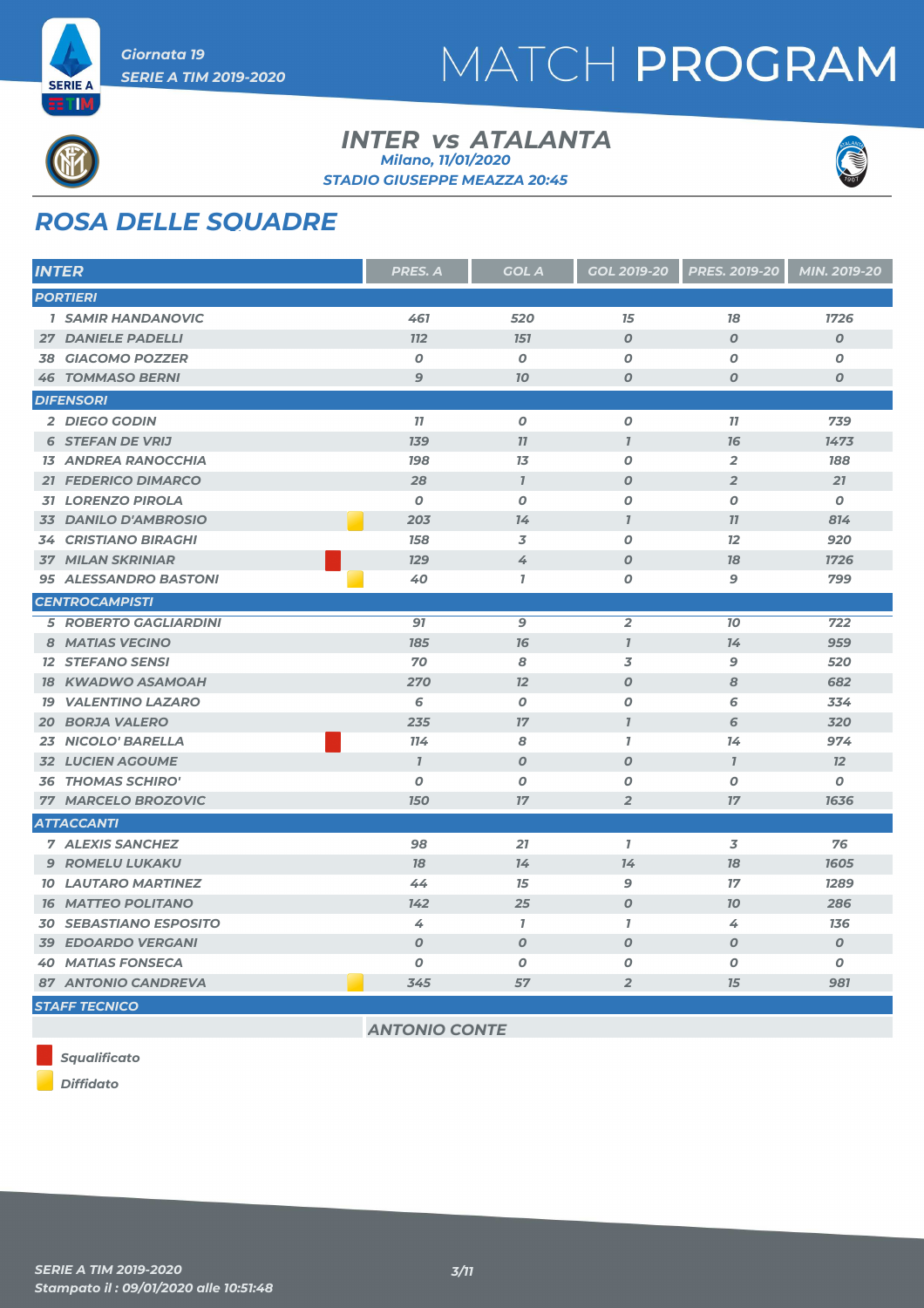

## MATCH PROGRAM

#### **INTER vs ATALANTA** *STADIO GIUSEPPE MEAZZA 20:45 Milano, 11/01/2020*



| <b>ATALANTA</b>              | <b>PRES. A</b>   | <b>GOL A</b>     | <b>GOL 2019-20</b> | <b>PRES. 2019-20</b> | MIN. 2019-20     |
|------------------------------|------------------|------------------|--------------------|----------------------|------------------|
| <b>PORTIERI</b>              |                  |                  |                    |                      |                  |
| <b>31 FRANCESCO ROSSI</b>    | $\overline{2}$   | $\mathbf{7}$     | $\boldsymbol{o}$   | $\boldsymbol{o}$     | $\boldsymbol{o}$ |
| <b>57 MARCO SPORTIELLO</b>   | <b>160</b>       | 222              | $\overline{I}$     | $\overline{2}$       | 186              |
| <b>64 KHADIM NDIAYE</b>      | $\boldsymbol{0}$ | $\pmb{o}$        | 0                  | O                    | O                |
| <b>95 PIERLUIGI GOLLINI</b>  | 76               | 99               | 24                 | 16                   | 1543             |
| <b>DIFENSORI</b>             |                  |                  |                    |                      |                  |
| 2 RAFAEL TOLOI               | <b>129</b>       | 3                | 0                  | 76                   | 1382             |
| <b>4 SIMON KJAER</b>         | 89               | $\sqrt{5}$       | $\boldsymbol{o}$   | 5                    | 317              |
| <b>5 ANDREA MASIELLO</b>     | 235              | 12               | 0                  | $\overline{7}$       | 577              |
| <b>6 JOSE' PALOMINO</b>      | 70               | $\overline{2}$   | $\boldsymbol{o}$   | 14                   | 1344             |
| <b>8 ROBIN GOSENS</b>        | 64               | 9                | 5                  | 15                   | 1205             |
| <b>13 GUILHERME ARANA</b>    | 4                | $\boldsymbol{O}$ | $\boldsymbol{o}$   | 4                    | 92               |
| <b>19 BERAT DJIMSITI</b>     | 73               | $\overline{2}$   | $\mathbf{I}$       | 76                   | 1464             |
| 21 TIMOTHY CASTAGNE          | 60               | 5                | $\mathbf{7}$       | 12                   | 979              |
| <b>33 HANS HATEBOER</b>      | 90               | 5                | 0                  | 76                   | 1226             |
| <b>41 ROGER IBANEZ</b>       | $\mathbf{I}$     | $\boldsymbol{O}$ | $\boldsymbol{o}$   | $\boldsymbol{0}$     | $\boldsymbol{O}$ |
| 55 MEMEH CALEB OKOLI         | 0                | 0                | 0                  | O                    | 0                |
| <b>CENTROCAMPISTI</b>        |                  |                  |                    |                      |                  |
| <b>11 REMO FREULER</b>       | 123              | 15               | $\overline{a}$     | 14                   | 1073             |
| <b>15 MARTEN DE ROON</b>     | 121              | $\overline{7}$   | $\mathbf{7}$       | 76                   | 1318             |
| <b>18 RUSLAN MALINOVSKYI</b> | 15               | $\overline{2}$   | $\overline{2}$     | 15                   | 853              |
| <b>20 JACOPO DA RIVA</b>     | $\boldsymbol{0}$ | $\boldsymbol{0}$ | $\boldsymbol{0}$   | $\boldsymbol{0}$     | $\boldsymbol{0}$ |
| 88 MARIO PASALIC             | 73               | 14               | 4                  | 76                   | 1318             |
| <b>90 EBRIMA COLLEY</b>      | $\overline{I}$   | $\boldsymbol{O}$ | $\boldsymbol{O}$   | $\overline{I}$       | 11               |
| <b>ATTACCANTI</b>            |                  |                  |                    |                      |                  |
| <b>9 LUIS MURIEL</b>         | 200              | 59               | 10                 | 76                   | 877              |
| <b>10 ALEJANDRO GOMEZ</b>    | 286              | 67               | 6                  | 17                   | 1407             |
| <b>17 ROBERTO PICCOLI</b>    | $\overline{2}$   | 0                | 0                  | 0                    | 0                |
| <b>72 JOSIP ILICIC</b>       | 279              | 81               | 9                  | 14                   | 970              |
| <b>79 DIALLO AMAD TRAORE</b> | 3                | $\mathbf{7}$     | $\mathbf{7}$       | 3                    | 29               |
| <b>91 DUVAN ZAPATA</b>       | 176              | 69               | 6                  | 8                    | 563              |
| 99 MUSA BARROW               | 41               | 4                | 0                  | 7                    | 210              |
| <b>STAFF TECNICO</b>         |                  |                  |                    |                      |                  |

*GIAN PIERO GASPERINI*

*Diffidato*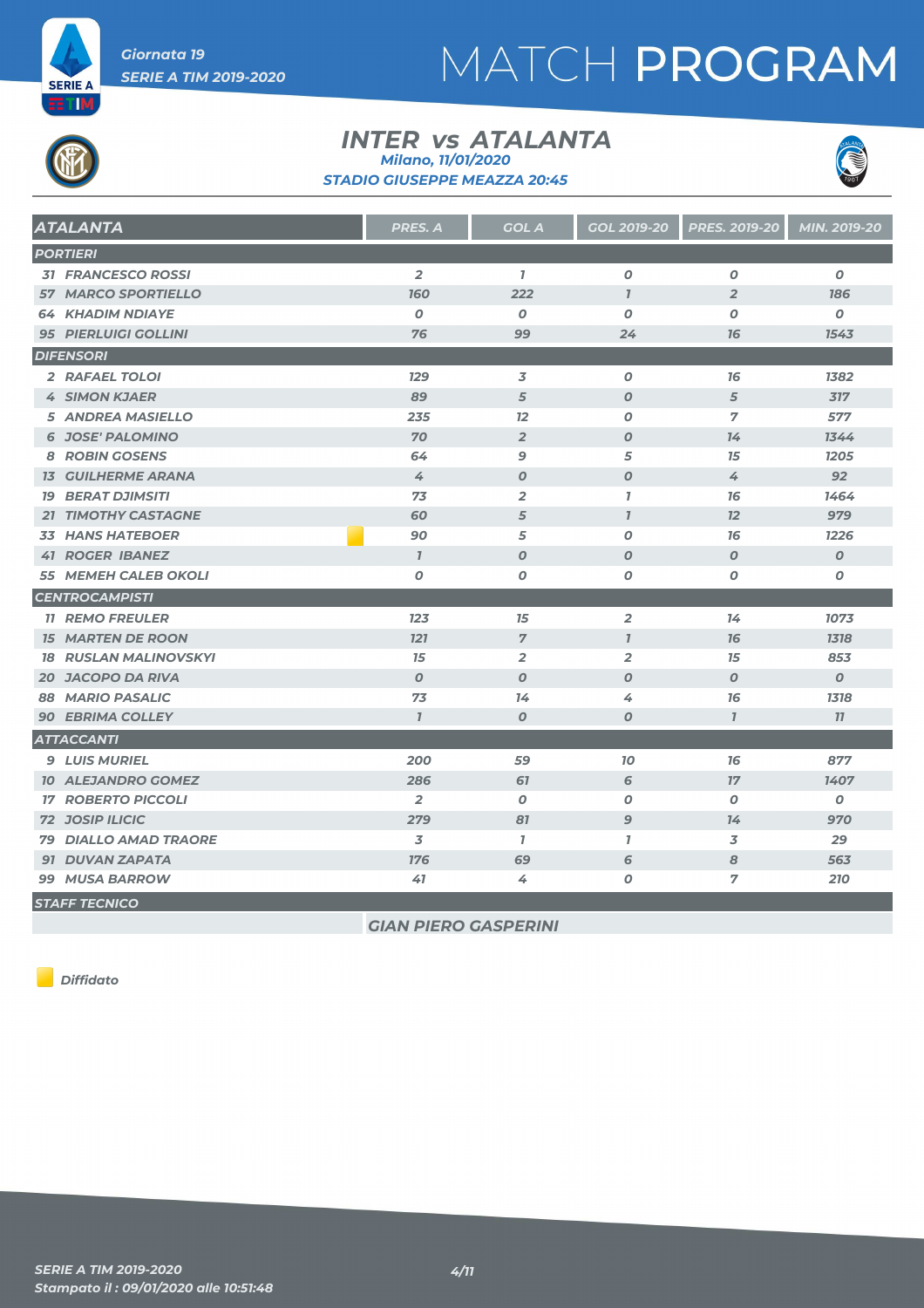



### **INTER vs ATALANTA** *STADIO GIUSEPPE MEAZZA 20:45 Milano, 11/01/2020*



### *RENDIMENTO RECENTE*

| <b>INTER</b>        |                                                                                          |                                                                        |         |
|---------------------|------------------------------------------------------------------------------------------|------------------------------------------------------------------------|---------|
| <b>18^ GIORNATA</b> | <b>NAPOLI</b>                                                                            | <b>INTER</b>                                                           |         |
| 06/01/2020          | $39'(1^{\circ}T)$ A. MILIK                                                               | 14'(1°T) R. LUKAKU, 33'(1°T) R. LUKAKU, 17'(2°T) L.<br><b>MARTINEZ</b> | $7 - 3$ |
| <b>17^ GIORNATA</b> | <b>INTER</b>                                                                             | <b>GENOA</b>                                                           |         |
| 21/12/2019          | 31'(1°T) R. LUKAKU, 33'(1°T) R. GAGLIARDINI, 19'(2°T) S.<br>ESPOSITO, 26'(2°T) R. LUKAKU |                                                                        | $4 - 0$ |
| <b>16^ GIORNATA</b> | <b>FIORENTINA</b>                                                                        | <b>INTER</b>                                                           |         |
| 15/12/2019          | 47'(2°T) D. VLAHOVIC                                                                     | 8'(1°T) B. VALERO                                                      | $1 - 7$ |
| <b>15^ GIORNATA</b> | <b>INTER</b>                                                                             | <b>ROMA</b>                                                            |         |
| 06/12/2019          |                                                                                          |                                                                        | $O-O$   |
| <b>14^ GIORNATA</b> | <b>INTER</b>                                                                             | <b>SPAL</b>                                                            |         |
| 01/12/2019          | 16'(1°T) L. MARTINEZ, 41'(1°T) L. MARTINEZ                                               | $5'(2°T)$ M. VALOTI                                                    | $2 - 7$ |

#### *ATALANTA*

| <b>18^ GIORNATA</b> | <b>ATALANTA</b>                                                                                       | <b>PARMA</b>                                                           |         |
|---------------------|-------------------------------------------------------------------------------------------------------|------------------------------------------------------------------------|---------|
| 06/01/2020          | 11'(1°T) A. GOMEZ, 34'(1°T) R. FREULER, 43'(1°T) R.<br>GOSENS, 15'(2°T) J. ILICIC, 26'(2°T) J. ILICIC |                                                                        | $5-0$   |
| <b>17^ GIORNATA</b> | <b>ATALANTA</b>                                                                                       | <b>MILAN</b>                                                           |         |
| 22/12/2019          | 10'(1°T) A. GOMEZ, 16'(2°T) M. PASALIC, 18'(2°T) J.<br>ILICIC, 27'(2°T) J. ILICIC, 39'(2°T) L. MURIEL |                                                                        | $5-0$   |
| <b>16^ GIORNATA</b> | <b>BOLOGNA</b>                                                                                        | <b>ATALANTA</b>                                                        |         |
| 15/12/2019          | 12'(1°T) R. PALACIO, 8'(2°T) A. POLI                                                                  | 15'(2°T) R. MALINOVSKYI                                                | $2 - 7$ |
| <b>15^ GIORNATA</b> | <b>ATALANTA</b>                                                                                       | <b>HELLAS VERONA</b>                                                   |         |
| 07/12/2019          | 44'(1°T) R. MALINOVSKYI, 19'(2°T) L. MURIEL, 48'(2°T) B.<br><b>DJIMSITI</b>                           | 23'(1°T) S. DI CARMINE, 12'(2°T) S. DI CARMINE                         | $3 - 2$ |
| <b>14^ GIORNATA</b> | <b>BRESCIA</b>                                                                                        | <b>ATALANTA</b>                                                        |         |
| 30/11/2019          |                                                                                                       | 26'(1°T) M. PASALIC, 16'(2°T) M. PASALIC, 47'(2°T) J.<br><b>ILICIC</b> | $0 - 3$ |

| <b>CONFRONTO SQUADRE (Valori medi)</b> | <b>INTER</b> | <b>ATALANTA</b> |
|----------------------------------------|--------------|-----------------|
| <b>Goal Fatti</b>                      | 2.17         | 2.67            |
| <b>Goal Subiti</b>                     | 0.83         | 1.39            |
| <b>Tiri totali</b>                     | 10.94        | 15.28           |
| <b>Tiri in porta</b>                   | 7.06         | 8.94            |
| <b>Assist</b>                          | 7.28         | 1.72            |
| Azioni di attacco                      | 50           | 57.94           |
| Passaggi riusciti                      | 447.22       | 449.67          |
| Passaggi riusciti %                    | 84%          | 83%             |
| <b>Falli Fatti</b>                     | 15.5         | 13.56           |
| <b>Falli Subiti</b>                    | 10.83        | 13.17           |
| <b>Baricentro</b>                      | 52.55m       | 53.06m          |
| <b>Passaggi Chiave</b>                 | 4.11         | 4.44            |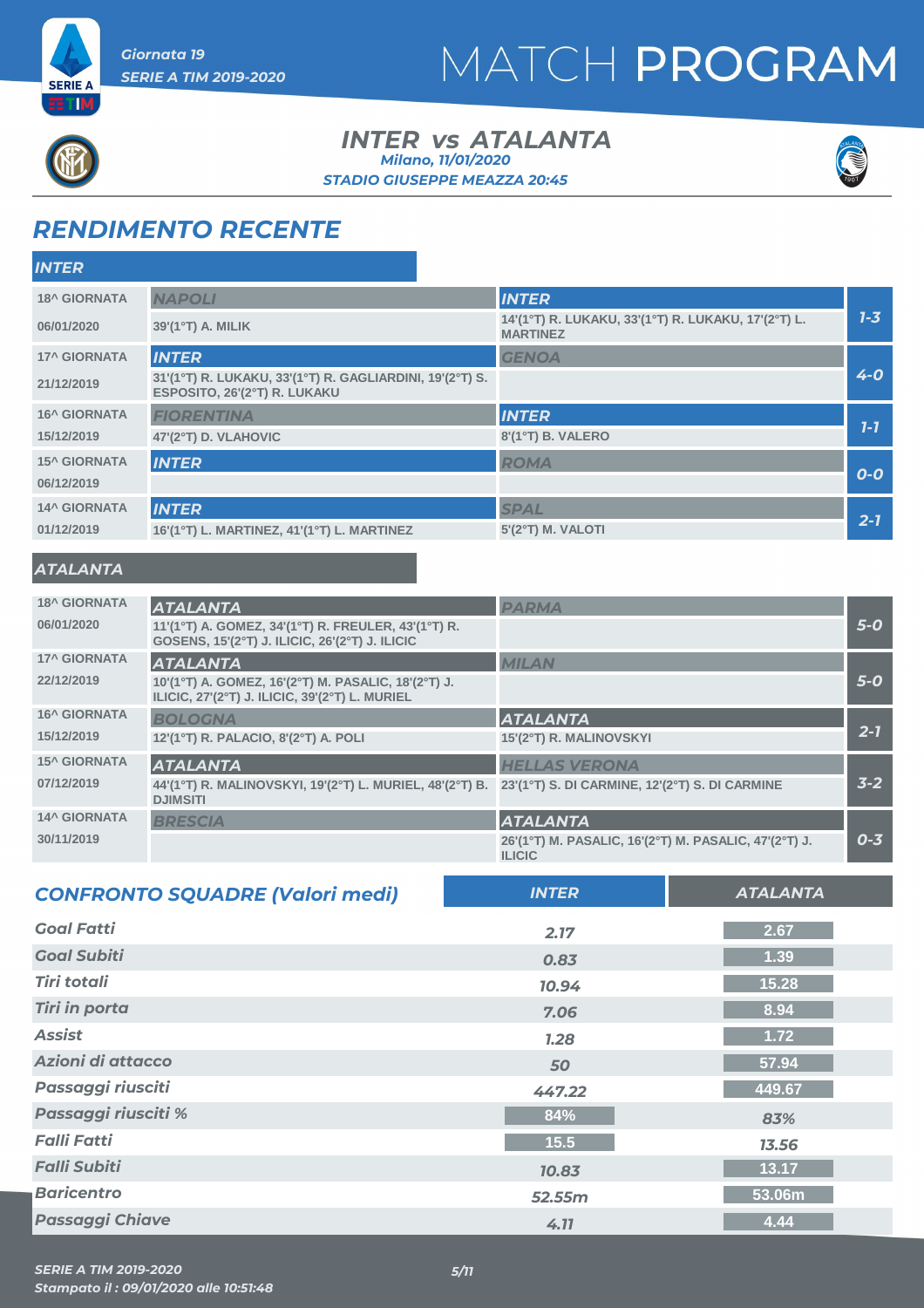**SERIE A** ri IM

## MATCH PROGRAM

#### **INTER vs ATALANTA** *STADIO GIUSEPPE MEAZZA 20:45 Milano, 11/01/2020*



### *RENDIMENTO ATLETICO \**

| <b>INTER</b>            | Pres. (Min.) | Media (km)   | <b>Media</b><br>Sprint (Km) | <b>ATALANTA</b>          | Pres. (Min.)            | <b>Media</b> (km) | <b>Media</b><br>Sprint (Km) |
|-------------------------|--------------|--------------|-----------------------------|--------------------------|-------------------------|-------------------|-----------------------------|
| <b>77 M. BROZOVIC</b>   | 17 (1636')   | 12.743       | 0.881                       | <b>21 T. CASTAGNE</b>    | 12 (979')               | 10.853            | 1.167                       |
| <b>8 M. VECINO</b>      | 14 (959')    | 10.946 1.059 |                             | <b>19 B. DJIMSITI</b>    | 16 (1464') 10.807 0.786 |                   |                             |
| 23 N. BARELLA           | 14 (974')    | 10.647       | 0.99                        | <b>11 R. FREULER</b>     | 14 (1073') 10.667 0.925 |                   |                             |
| <b>37 M. SKRINIAR</b>   | 18 (1726')   | 10.636 0.484 |                             | <b>6J. PALOMINO</b>      | 14 (1344')              | 10.62             | 0.756                       |
| <b>33 D. D'AMBROSIO</b> | 11 (814')    | 10.623 0.903 |                             | <b>15 M. DE ROON</b>     | 16 (1318')              | 10.591            | 0.815                       |
| <b>95 A. BASTONI</b>    | 9(799')      | 10.443 0.588 |                             | 2 R. TOLOI               | 16 (1382')              | 10.575            | 0.693                       |
| <b>34 C. BIRAGHI</b>    | 12 (920')    | 10.379       | 0.912                       | 88 M. PASALIC            | 16 (1318')              | 10.567            | 1.032                       |
| <b>5 R. GAGLIARDINI</b> | 10 (722')    | 10.21        | 0.928                       | <b>33 H. HATEBOER</b>    | 16 (1226') 10.045 1.087 |                   |                             |
| <b>6 S. DE VRIJ</b>     | 16 (1473')   | 9.973        | 0.488                       | 8 R. GOSENS              | 15 (1205')              | 9.917             | 1.022                       |
| <b>13 A. RANOCCHIA</b>  | 2(188')      | 9.924        | 0.436                       | 10 A. GOMEZ              | 17 (1407')              | 9.777             | 0.763                       |
| <b>2D. GODIN</b>        | 11 (739')    | 9.707        | 0.609                       | <b>5A. MASIELLO</b>      | 7(577)                  | 8.956             | 0.463                       |
| 20 B. VALERO            | 6(320')      | 9.633        | 0.802                       | <b>18 R. MALINOVSKYI</b> | 15 (853')               | 8.584             | 0.618                       |
| <b>18 K. ASAMOAH</b>    | 8 (682')     | 9.621        | 0.859                       | 72 J. ILICIC             | 14 (970')               | 8.567             | 0.782                       |
| <b>9 R. LUKAKU</b>      | 18 (1605')   | 9.432        | 0.683                       | 91 D. ZAPATA             | 8 (563')                | 8.473             | 0.692                       |
| <b>10 L. MARTINEZ</b>   | 17 (1289')   | 9.271        | 0.863                       | <b>4 S. KJAER</b>        | 5 (317')                | 8.095             | 0.536                       |
| 87 A. CANDREVA          | 15 (981')    | 9.159        | 1.016                       | <b>9 L. MURIEL</b>       | 16 (877')               | 6.881             | 0.608                       |
| <b>12 S. SENSI</b>      | 9(520')      | 8.833        | 0.664                       | 99 M. BARROW             | 7(210')                 | 4.267             | 0.486                       |
| <b>19 V. LAZARO</b>     | 6(334)       | 8.62         | 0.791                       | <b>13 G. ARANA</b>       | 4 (92')                 | 3.48              | 0.261                       |
| <b>30 S. ESPOSITO</b>   | 4 (136')     | 8.58         | 0.898                       | 79 D. TRAORE             | 3 (29')                 | 1.457             | 0.18                        |
| <b>16 M. POLITANO</b>   | 10 (286')    | 6.348        | 0.648                       | <b>90 E. COLLEY</b>      | 1(11')                  | 1.168             | 0.062                       |
| <b>7A. SANCHEZ</b>      | 3(76')       | 4.189        | 0.423                       |                          |                         |                   |                             |
| <b>21 F. DIMARCO</b>    | 2(21')       | 1.492        | 0.19                        |                          |                         |                   |                             |
| 32 L. AGOUME            | 1(12')       | 1.431        | 0.26                        |                          |                         |                   |                             |

\* Le informazioni riportate sul Rendimento Atletico sono da intendersi riferite al periodo di permanenza nella squadra corrente.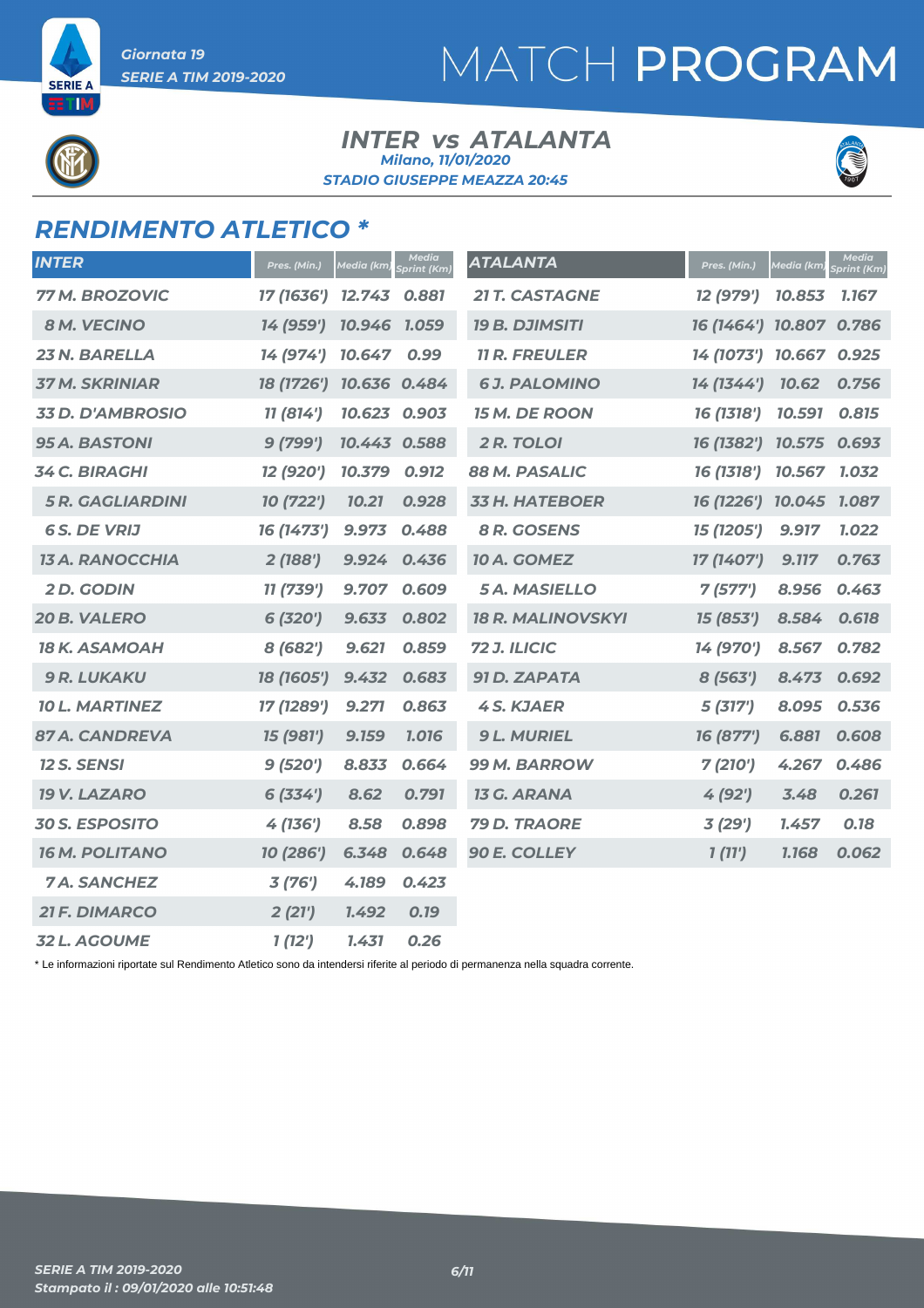

**SERIE A** ETM

#### **INTER vs ATALANTA** *STADIO GIUSEPPE MEAZZA 20:45 Milano, 11/01/2020*



### *GLI INCONTRI DELLA 19 ^ GIORNATA*

| <b>CAGLIARI</b>      | <b>MILAN</b>    | 11/01/2020 15:00 |
|----------------------|-----------------|------------------|
| <b>LAZIO</b>         | <b>NAPOLI</b>   | 11/01/2020 18:00 |
| <b>INTER</b>         | <b>ATALANTA</b> | 11/01/2020 20:45 |
| <b>UDINESE</b>       | <b>SASSUOLO</b> | 12/01/2020 12:30 |
| <b>FIORENTINA</b>    | <b>SPAL</b>     | 12/01/2020 15:00 |
| <b>SAMPDORIA</b>     | <b>BRESCIA</b>  | 12/01/2020 15:00 |
| <b>TORINO</b>        | <b>BOLOGNA</b>  | 12/01/2020 15:00 |
| <b>HELLAS VERONA</b> | <b>GENOA</b>    | 12/01/2020 18:00 |
| <b>ROMA</b>          | <b>JUVENTUS</b> | 12/01/2020 20:45 |
| <b>PARMA</b>         | <b>LECCE</b>    | 13/01/2020 20:45 |

### *CLASSIFICA SERIE A*

|                      | <b>PTI</b> | <b>GIOC</b> | <b>VINTE</b>             | <b>NULLE</b>   | <b>PERSE</b>   | GF        | GS        | <b>DIFF.RETI</b> |
|----------------------|------------|-------------|--------------------------|----------------|----------------|-----------|-----------|------------------|
| <b>INTER</b>         | 45         | 18          | 14                       | $\overline{3}$ | $\mathbf{7}$   | 39        | 15        | $+24$            |
| <b>JUVENTUS</b>      | 45         | 18          | 14                       | $\overline{3}$ | $\overline{I}$ | 35        | 17        | $+18$            |
| <b>LAZIO</b>         | 39         | 17          | 12                       | $\overline{3}$ | $\overline{2}$ | 40        | 17        | $+23$            |
| <b>ROMA</b>          | 35         | 18          | 10                       | 5              | $\overline{3}$ | 33        | <b>19</b> | $+14$            |
| <b>ATALANTA</b>      | 34         | 18          | 10 <sub>o</sub>          | 4              | 4              | 48        | 25        | $+23$            |
| <b>CAGLIARI</b>      | 29         | 18          | 8                        | 5              | 5              | 33        | 27        | $+6$             |
| <b>PARMA</b>         | 25         | 78          | $\overline{7}$           | 4              | $\overline{7}$ | 24        | 25        | $-7$             |
| <b>NAPOLI</b>        | 24         | 18          | 6                        | 6              | 6              | 28        | 25        | $+3$             |
| <b>TORINO</b>        | 24         | 18          | $\overline{7}$           | $\overline{3}$ | 8              | 24        | 26        | $-2$             |
| <b>BOLOGNA</b>       | 23         | 18          | 6                        | 5              | $\overline{z}$ | 28        | 30        | $-2$             |
| <b>HELLAS VERONA</b> | 22         | 17          | 6                        | 4              | $\overline{z}$ | <b>19</b> | 20        | $-7$             |
| <b>MILAN</b>         | 22         | 78          | 6                        | 4              | 8              | 16        | 24        | -8               |
| <b>UDINESE</b>       | 21         | 78          | 6                        | $\overline{3}$ | $\mathbf{9}$   | 74        | 28        | $-14$            |
| <b>SASSUOLO</b>      | 19         | 18          | 5                        | 4              | $\mathbf{9}$   | 30        | 31        | $-7$             |
| <b>FIORENTINA</b>    | 18         | 18          | 4                        | 6              | 8              | 22        | 29        | $-7$             |
| <b>SAMPDORIA</b>     | 16         | 18          | 4                        | 4              | 10             | 14        | 27        | $-13$            |
| <b>LECCE</b>         | 15         | 18          | $\overline{3}$           | 6              | $\mathbf 9$    | 22        | 36        | $-14$            |
| <b>BRESCIA</b>       | 14         | 18          | 4                        | $\overline{2}$ | 12             | 76        | 31        | $-15$            |
| <b>GENOA</b>         | 14         | 18          | $\overline{\mathcal{Z}}$ | $\sqrt{5}$     | 10             | 79        | 36        | $-17$            |
| <b>SPAL</b>          | 12         | 18          | $\overline{3}$           | $\overline{3}$ | 12             | 12        | 28        | $-16$            |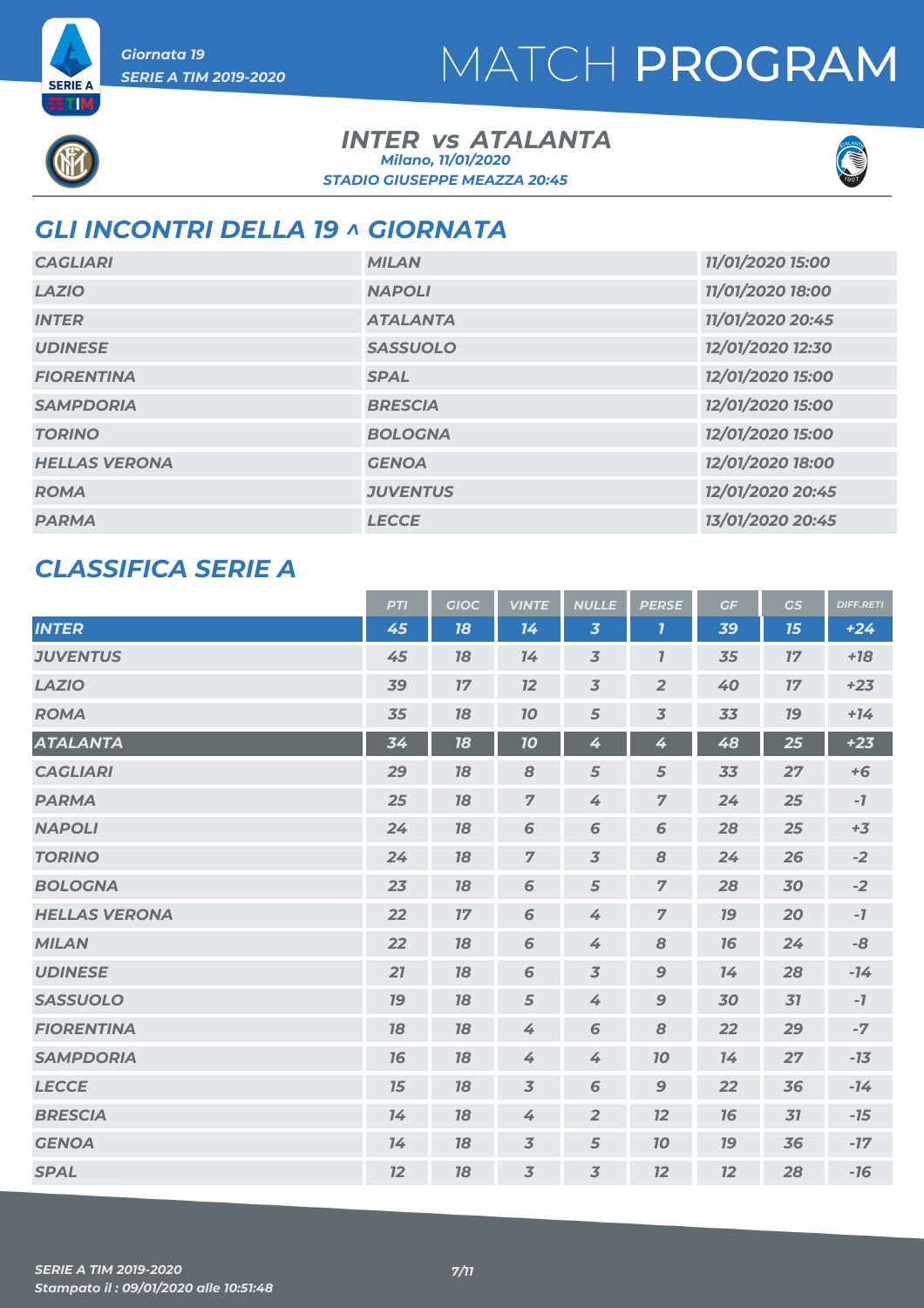

**SERIE A** ETM

## MATCH PROGRAM

#### **INTER vs ATALANTA** *STADIO GIUSEPPE MEAZZA 20:45 Milano, 11/01/2020*



### *CLASSIFICA GIOCATORI*

| <b>RANKING MARCATORI</b> | <b>Gol(Rigore)</b> |
|--------------------------|--------------------|
| <b>C. IMMOBILE</b>       | LAZ 19(7)          |
| 2 R. LUKAKU              | $INT$ $14(3)$      |
| <b>3 C. RONALDO</b>      | <b>JUV 13 (4)</b>  |
| 4 JOAO PEDRO             | CAG 11 (2)         |
| 5 L. MURIEL              | ATA 10(4)          |
| 6 J. ILICIC              | $ATA$ 9 (0)        |
| 6 A. BELOTTI             | <b>TOR</b> 9 (5)   |
| <b>6 L. MARTINEZ</b>     | 9(2)<br><b>INT</b> |
| 9 D. BERARDI             | SAS 8 (0)          |
| <b>9 F. CAPUTO</b>       | <b>SAS 8 (0)</b>   |

### *CLASSIFICA SQUADRE*

|                   | <b>RANKING SQUADRE</b> | <b>Gol - Media Gol</b> |      |
|-------------------|------------------------|------------------------|------|
|                   | <b>ATALANTA</b>        | 48                     | 2.67 |
|                   | <b>LAZIO</b>           | 40                     | 2.35 |
| 3                 | <b>INTER</b>           | 39                     | 2.17 |
| 4                 | <b>JUVENTUS</b>        | 35                     | 7.94 |
| 15                | <b>CAGLIARI</b>        | にに                     | 1.83 |
| 5                 | <b>ROMA</b>            | 33                     | 1.83 |
|                   | <b>SASSUOLO</b>        | 30                     | 1.67 |
| 8                 | <b>BOLOGNA</b>         | 28                     | 7.56 |
| 8                 | <b>NAPOLI</b>          | 28                     | 1.56 |
| <b>10</b>         | <b>PARMA</b>           |                        | 1.33 |
| 10 <sup>1</sup>   | <b>TORINO</b>          |                        | 1.33 |
|                   | <b>FIORENTINA</b>      |                        | 1.22 |
| $12 \overline{ }$ | <b>LECCE</b>           | 22                     | 1.22 |
|                   | 14 GENOA               | <b>79</b>              | 1.06 |
| 74                | <b>HELLAS VERONA</b>   | 1G                     | 1.12 |
| <b>16</b>         | <b>BRESCIA</b>         | 76                     | 0.89 |
| <b>16</b>         | <b>MILAN</b>           | 16                     | 0.89 |
| <b>18</b>         | <b>SAMPDORIA</b>       | 14                     | 0.78 |
|                   | <b>18 UDINESE</b>      | 14                     | 0.78 |
|                   | 20 SPAL                | 12                     | 0.67 |

|                  | <b>RANKING SQUADRE</b> | Tot Tiri - In Porta - Fuori     |
|------------------|------------------------|---------------------------------|
|                  | <b>ATALANTA</b>        | 275 161<br>114                  |
|                  | <b>NAPOLI</b>          | 254<br><b>128</b><br><b>126</b> |
| 3                | <b>LAZIO</b>           | 91<br>134<br>225                |
| 4                | <b>JUVENTUS</b>        | 92<br>223<br>131                |
| 5                | <b>ROMA</b>            | 97<br>213<br><b>116</b>         |
| 6                | <b>BOLOGNA</b>         | 777<br>93<br>204                |
| 7                | <b>INTER</b>           | 70<br><b>197</b><br>127         |
| 7                | <b>MILAN</b>           | <b>197</b><br>94<br><b>103</b>  |
| $\boldsymbol{g}$ | <b>FIORENTINA</b>      | <b>186</b><br>89<br>97          |
| <b>10</b>        | <b>SASSUOLO</b>        | 76<br>174<br>98                 |
| $\overline{1}$   | <b>LECCE</b>           | 89<br>84<br>173                 |
|                  | <b>SAMPDORIA</b>       | 85<br><b>165</b><br>80          |
| 13               | <b>GENOA</b>           | 164<br>80<br>84                 |
| 14               | <b>PARMA</b>           | 80<br>80<br><b>160</b>          |
| 15               | <b>CAGLIARI</b>        | 79<br><b>159</b><br>80          |
| 16               | <b>SPAL</b>            | 89<br>155<br>6<br>6             |
|                  | <b>TORINO</b>          | 85<br>69<br>154                 |
| 18               | <b>HELLAS VERONA</b>   | 65<br>147<br>82                 |
| <b>19</b>        | <b>UDINESE</b>         | 74<br>146<br>72                 |
|                  | <b>20 BRESCIA</b>      | 61<br><b>136</b><br>75          |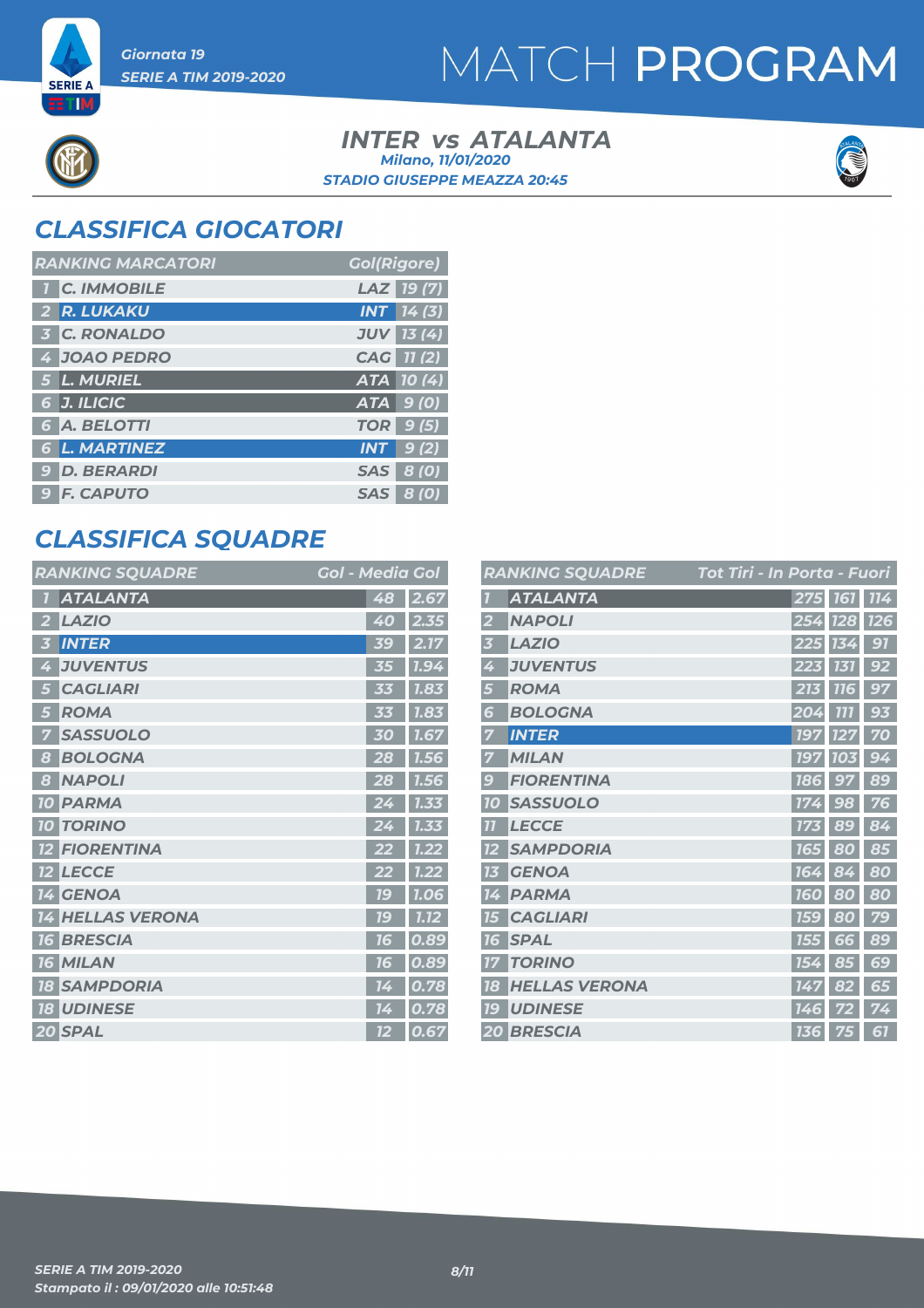**SERIE A** ETM

# MATCH PROGRAM

#### **INTER vs ATALANTA** *STADIO GIUSEPPE MEAZZA 20:45 Milano, 11/01/2020*



| <b>RANKING SQUADRE</b>  | <b>Assist</b> |
|-------------------------|---------------|
| <b>ATALANTA</b>         | 31            |
| <b>LAZIO</b>            | 29            |
| <b>INTER</b><br>3       | 23            |
| <b>SASSUOLO</b><br>4    | 22            |
| <b>JUVENTUS</b><br>5    | 21            |
| <b>NAPOLI</b><br>6      | 20            |
| <b>PARMA</b>            | 18            |
| <b>ROMA</b>             | 18            |
| <b>CAGLIARI</b><br>g    | 16            |
| <b>10 BOLOGNA</b>       | 75            |
| <b>FIORENTINA</b>       | 73            |
| <b>12 LECCE</b>         | 12            |
| <b>TORINO</b>           | 12            |
| <b>14 BRESCIA</b>       | 70            |
| <b>14 GENOA</b>         | 10            |
| <b>14 HELLAS VERONA</b> | 70            |
| <b>14 UDINESE</b>       | 10            |
| <b>18 MILAN</b>         | 7             |
| <b>18 SAMPDORIA</b>     |               |
| <b>18 SPAL</b>          | 7             |

| <b>RANKING SQUADRE</b>     | Passaggi Chiave*        |
|----------------------------|-------------------------|
| <b>NAPOLI</b>              | 5.77                    |
| <b>LAZIO</b><br>2          | 4.71                    |
| <b>JUVENTUS</b><br>3       | 4.56                    |
| <b>ATALANTA</b><br>4       | 4.44                    |
| <b>INTER</b><br>5          | 4.11                    |
| <b>ROMA</b><br>6           | 4                       |
| <b>MILAN</b>               | 3.83                    |
| <b>BOLOGNA</b><br>8        | 3.5                     |
| <b>CAGLIARI</b><br>8       | 3.5                     |
| <b>10 FIORENTINA</b>       | 3.33                    |
| <b>11 SASSUOLO</b>         | 3.22                    |
| <b>12 GENOA</b>            | $\overline{\mathbf{3}}$ |
| <b>12 HELLAS VERONA</b>    | $\overline{\mathbf{3}}$ |
| <b>12 TORINO</b>           | $\overline{\mathbf{3}}$ |
| <b>15 LECCE</b>            | 2.72                    |
| <b>15 PARMA</b>            | 2.72                    |
| <b>17 SAMPDORIA</b>        | 2.67                    |
| <b>18 BRESCIA</b>          | 2.39                    |
| <b>19 UDINESE</b>          | 2.33                    |
| 20 SPAL                    | 2.28                    |
| * Valori medi per partita. |                         |

|                | <b>RANKING SQUADRE</b>                 | Passaggi riusciti - % * |        |           |                |
|----------------|----------------------------------------|-------------------------|--------|-----------|----------------|
| 71             | <b>JUVENTUS</b>                        |                         | 520.72 |           | 87             |
| 2              | <b>NAPOLI</b>                          |                         | 506.67 |           | 86             |
| 3              | <b>SASSUOLO</b>                        |                         | 468.5  |           | 85             |
| 4              | <b>ATALANTA</b>                        |                         | 449.67 |           | 83             |
| 5              | <b>INTER</b>                           |                         | 447.22 |           | 84             |
| 6              | <b>MILAN</b>                           |                         | 434.22 |           | 84             |
|                | <b>LAZIO</b>                           |                         | 430.65 |           | 84             |
| 8              | <b>ROMA</b>                            |                         | 409.39 |           | 84             |
| -9             | <b>GENOA</b>                           |                         | 392.78 |           | 83             |
|                | <b>10 BOLOGNA</b>                      |                         | 383.17 |           | 81             |
| 77             | <b>FIORENTINA</b>                      |                         | 363.22 |           | 81             |
|                | <b>12 UDINESE</b>                      |                         | 340.61 |           | 80             |
|                | <b>13 CAGLIARI</b>                     |                         | 328.83 |           | 79             |
|                | <b>14 LECCE</b>                        |                         | 327.5  |           | 80             |
|                | <b>15 SPAL</b>                         |                         | 320.78 |           | 79             |
|                | <b>16 HELLAS VERONA</b>                |                         | 309.82 |           | 75             |
| 17             | <b>TORINO</b>                          |                         | 306.56 |           | 77             |
|                | <b>18 PARMA</b>                        |                         | 286.89 |           | 77             |
|                | <b>19 SAMPDORIA</b>                    |                         | 286.22 |           | 75             |
|                | 20 BRESCIA                             |                         | 264.72 |           | 74             |
|                |                                        |                         |        |           |                |
|                | * Valori medi per partita.             |                         |        |           |                |
|                | <b>RANKING SQUADRE</b>                 |                         |        | Recuperi* |                |
| $\mathbf{Z}$   | <b>HELLAS VERONA</b>                   |                         |        |           | 98.29          |
|                | 2 UDINESE                              |                         |        |           | 91             |
| $\overline{3}$ | <b>PARMA</b>                           |                         |        |           | 89.94          |
| $\frac{1}{4}$  | <b>TORINO</b>                          |                         |        |           | 88.11          |
| 5              | <b>SPAL</b>                            |                         |        |           | 83.17          |
| $6^{\circ}$    | <b>CAGLIARI</b>                        |                         |        |           | 82.06          |
|                | <b>7 BRESCIA</b>                       |                         |        |           | 81.89          |
|                | <b>8 SAMPDORIA</b>                     |                         |        |           | 80.78          |
|                | 9 ATALANTA                             |                         |        |           | 80.61          |
|                | <b>10 MILAN</b>                        |                         |        |           | 79.56          |
|                | <b>11 INTER</b>                        |                         |        |           | 79.33          |
|                | <b>12 FIORENTINA</b>                   |                         |        |           | 79.22          |
|                | <b>13 BOLOGNA</b>                      |                         |        |           | 78.78          |
|                | <b>14 LECCE</b>                        |                         |        |           | 77.06          |
|                | <b>15 ROMA</b>                         |                         |        |           | 76.56          |
|                | <b>16 GENOA</b>                        |                         |        |           | 76.39          |
|                | <b>17 LAZIO</b>                        |                         |        |           | 73.53          |
|                | <b>18 JUVENTUS</b>                     |                         |        |           | 73.06          |
|                | <b>19 SASSUOLO</b><br><b>20 NAPOLI</b> |                         |        |           | 68.28<br>64.83 |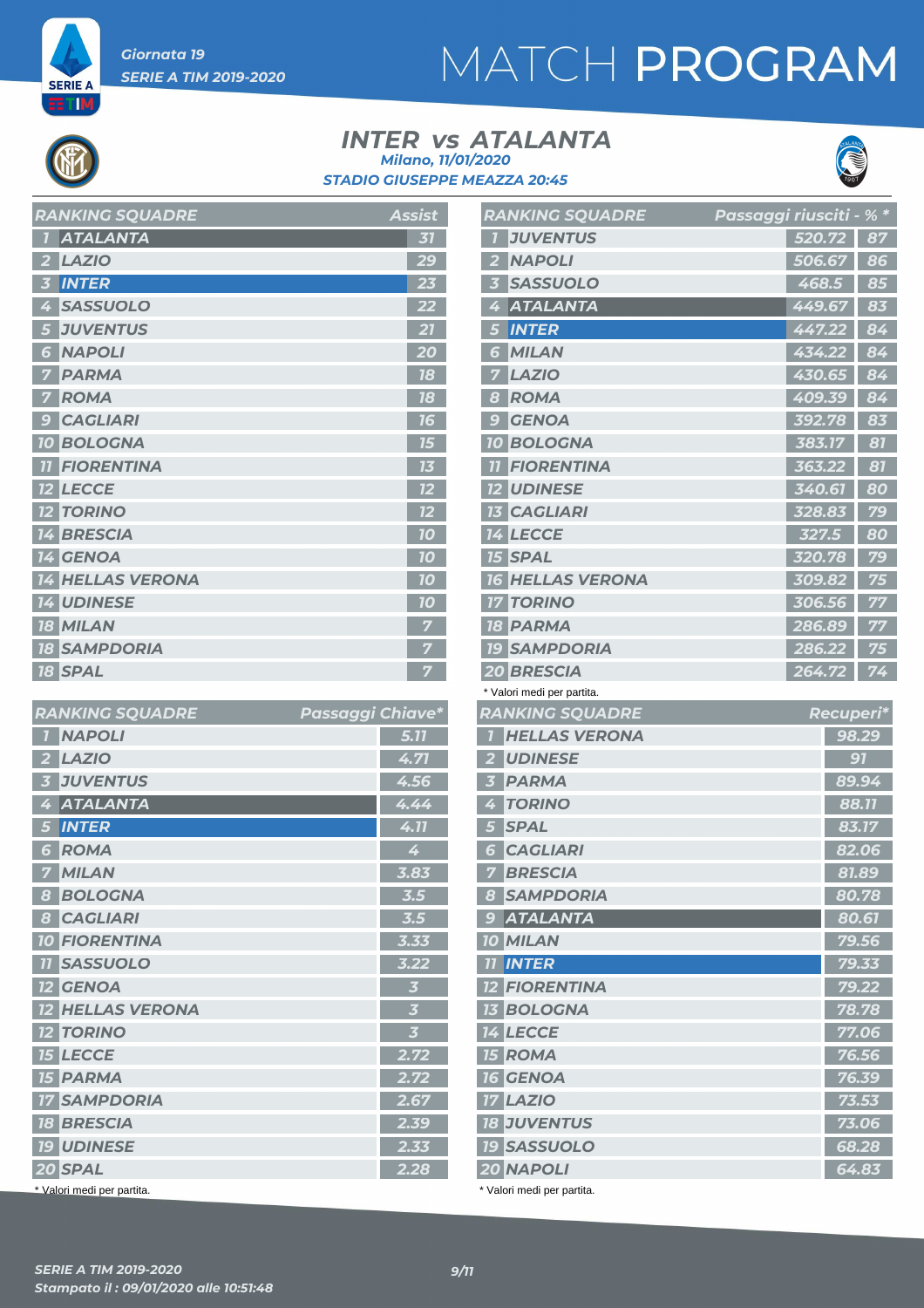**SERIE A ETIM** 

# MATCH PROGRAM

#### **INTER vs ATALANTA** *STADIO GIUSEPPE MEAZZA 20:45 Milano, 11/01/2020*



| <b>RANKING SQUADRE</b>  | <b>Tot. Parate - Media</b> | <b>RANKING SQUADRE</b> | <b>Media Km</b> |
|-------------------------|----------------------------|------------------------|-----------------|
| <b>1</b> SPAL           | 86 4.78                    | <b>1 INTER</b>         | 111.842         |
| 2 PARMA                 | 84 4.67                    | 2 PARMA                | 109.711         |
| 3 LECCE                 | 79 4.39                    | <b>3 JUVENTUS</b>      | 109.301         |
| 4 TORINO                | 75 4.17                    | 4 HELLAS VERONA        | 109.09          |
| 5 SASSUOLO              | 4.11<br>74                 | 5 LECCE                | 108.816         |
| <b>6 BRESCIA</b>        | 4<br>72                    | <b>6 FIORENTINA</b>    | 108.649         |
| <b>7 UDINESE</b>        | 3.72<br>67                 | <b>7 ATALANTA</b>      | 108.628         |
| 8 GENOA                 | 66 3.67                    | 8 SAMPDORIA            | 108.55          |
| <b>9 CAGLIARI</b>       | 64 3.56                    | $9$ $LAZIO$            | 108.544         |
| <b>10 JUVENTUS</b>      | $64 \overline{)3.56}$      | <b>10 BOLOGNA</b>      | 108.477         |
| <b>11 SAMPDORIA</b>     | 61 3.39                    | <b>11 ROMA</b>         | 108.321         |
| <b>12 HELLAS VERONA</b> | 3.59<br>67                 | <b>12 SASSUOLO</b>     | 108.18          |
| <b>13 MILAN</b>         | $61$ 3.39                  | <b>13 SPAL</b>         | 107.744         |
| <b>14 FIORENTINA</b>    | 59 3.28                    | 14 MILAN               | 106.938         |
| <b>15 BOLOGNA</b>       | $59$ 3.28                  | <b>15 UDINESE</b>      | 106.545         |
| <b>16 LAZIO</b>         | $\overline{58}$ 3.41       | <b>16 BRESCIA</b>      | 106.542         |
| <b>17 ROMA</b>          | 50 2.78                    | <b>17 CAGLIARI</b>     | 105.795         |
| <b>18 INTER</b>         | 48 2.67                    | <b>18 NAPOLI</b>       | 104.964         |
| <b>18 NAPOLI</b>        | 48 2.67                    | <b>19 GENOA</b>        | 104.34          |
| 20 ATALANTA             | 43 2.39                    | <b>20 TORINO</b>       | 103.735         |